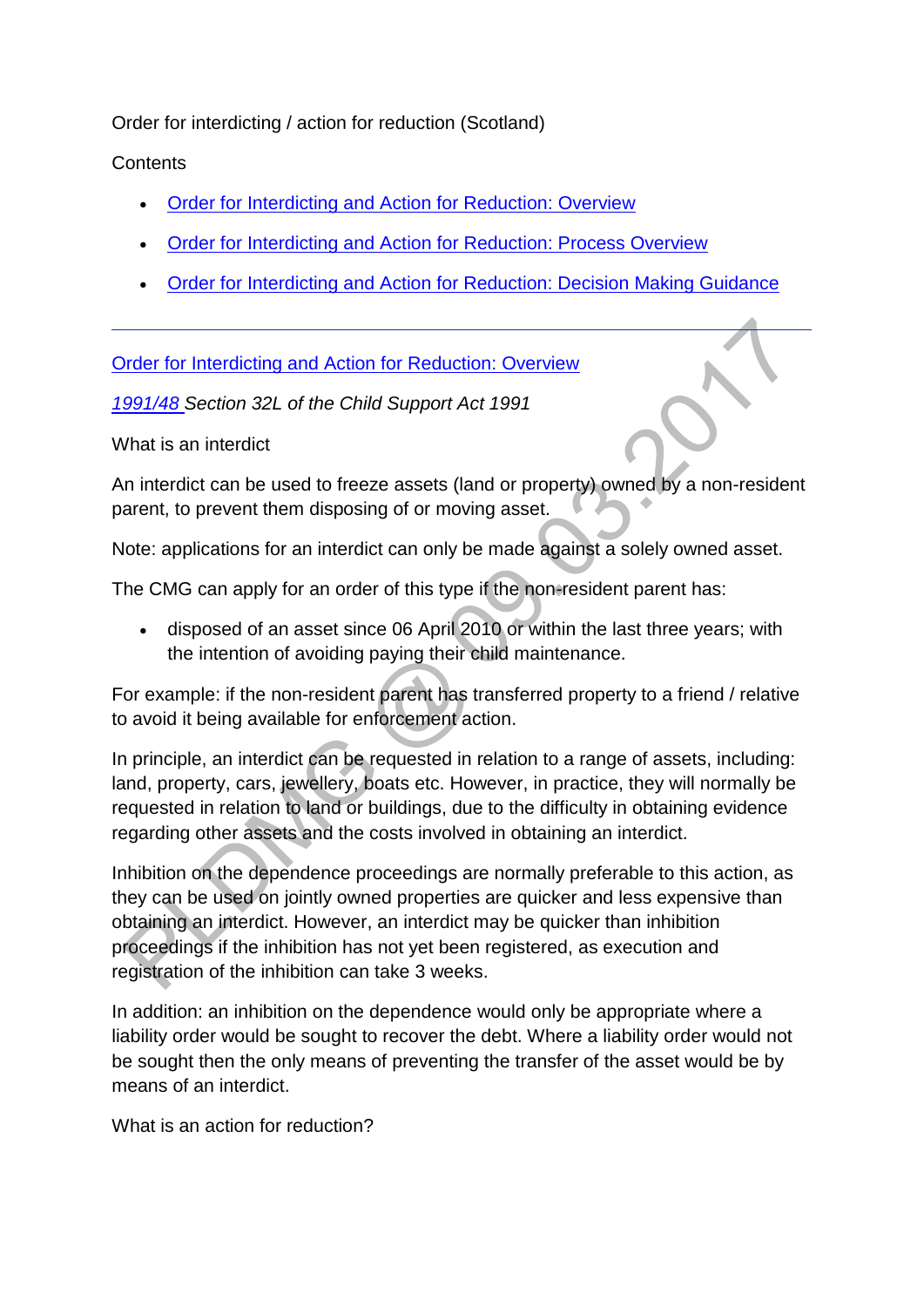If a non-resident disposes of an asset (property or land) for less than its market value in order to avoid payment of child maintenance, an action for reduction can be used to overturn the disposal and return ownership to the non-resident parent. Appropriate inhibition action can be taken to prevent further attempts to dispose of the asset.

Note: the policy steer is to only apply for an interdict against a solely owned asset.

In principle, an action for reduction can be requested in relation to a range of assets, including: land, property, cars, jewellery, boats etc. However, in practice, they will normally be requested in relation to a land or buildings, due to the difficulty in obtaining evidence regarding other assets and the costs involved in obtaining an action for reduction. Note: we should only consider action for reduction if an interdict is not appropriate.

### **Important note**

We can only pursue an interdict or action for reduction if the non-resident parent is aware of the debt.

You must therefore ensure that:

- a confident address is held
- notification of liability has been issued, and
- at least one written arrears notice has been sent to the non-resident parent see [Arrears Notice requirements.](http://np-cmg-sharepoint.link2.gpn.gov.uk/sites/policy-law-and-decision-making-guidance/Pages/Arrears/Arrears-Method-of-Collection-Overview.aspx)

before pursuing these actions.

#### **Interdict / action for reduction: suitable assets**

An interdict/ action for reduction can be considered if we have information / evidence to indicate that the non-resident parent owns an asset:

Note: usually we will only consider land or buildings for an interdict / action for reduction, however these actions may be taken for any of the following assets:

 **property -** any property registered in the United Kingdom in the non-resident parent's name (as per the Registers of Scotland or Land Registry for England & Wales), which is owned solely by the non-resident parent and is not used for business purposes

Note a key factor for an interdict against heritable assets such as land or buildings would be whether an inhibition would be appropriate to freeze the asset for the next 5 years

 **capital assets** - any asset that produces an income, for example property or other assets, such as boats, that the non-resident parent rents out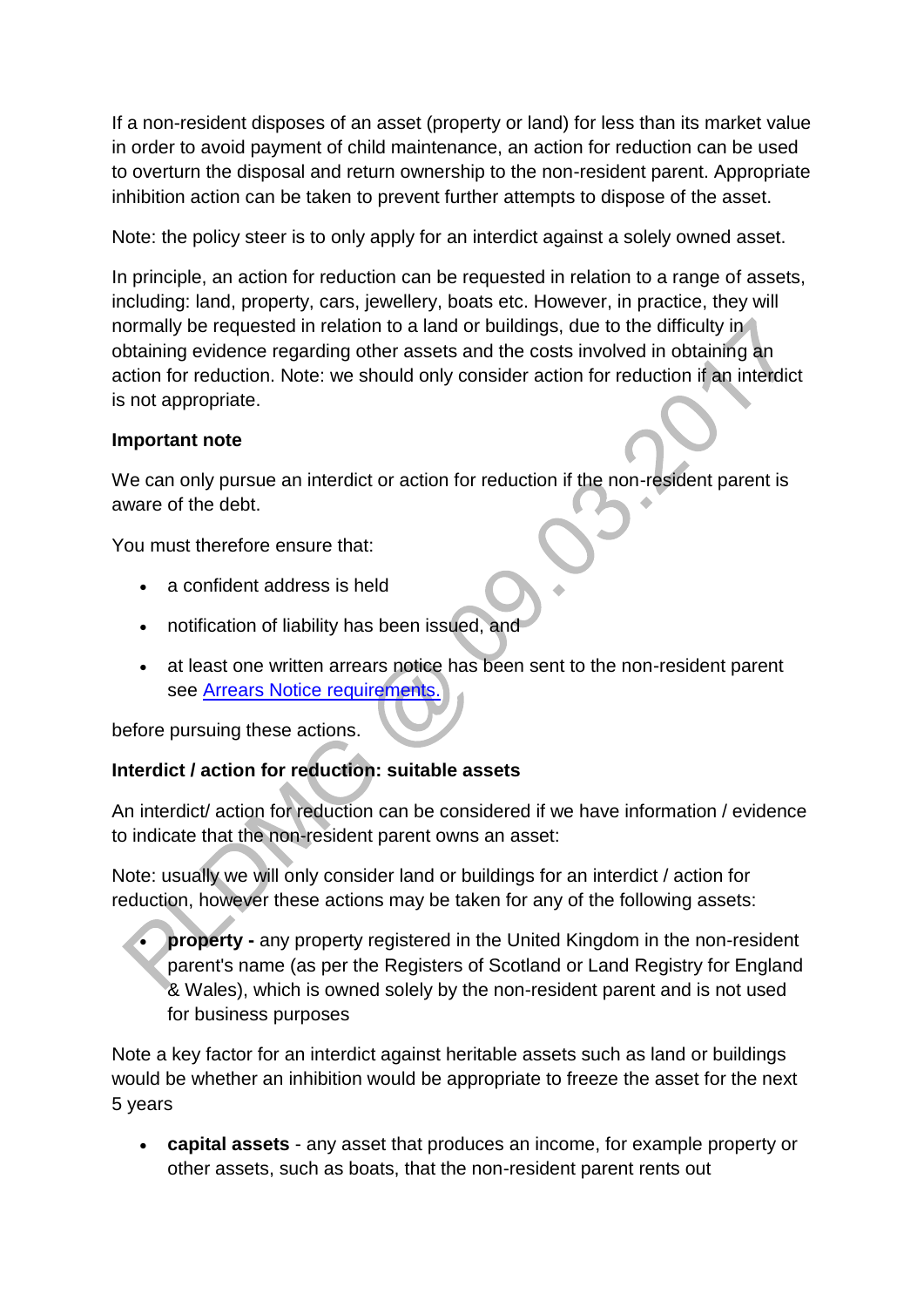- **vehicles -** any type of vehicle that is registered in the non-resident parent's name (as per DVLA) and is not used for business purposes
- **financial portfolio items -** stocks, shares, securities or commodities that are owned by the non-resident parent
- **collectable assets -**for example: valuable works of art or jewellery

This is not an exhaustive list. Contact the Advice and Guidance Team if you have information that the non-resident parent owns an asset that is not covered above.

NOTE: interdict / action for reduction is not suitable for cases where:

- a non-resident parent has had land / property repossessed by a mortgage lender
- the non-resident parent's outstanding arrears are below £3000, or
- $\bullet$  the value of the asset is below £3000

It may be appropriate to consider this action where these thresholds are not met if exceptional circumstances apply. You should seek advice from your Team Leader or Advice and Guidance colleagues if you think this action may be appropriate where these thresholds are not met.

# [Interdict / Action for Reduction: Process Overview](http://np-cmg-sharepoint.link2.gpn.gov.uk/sites/policy-law-and-decision-making-guidance/Pages/Legal%20Enforcement%20-%20Scotland/Order-for-Interdicting--Action-for-Reduction-%28Scotland%29.aspx)

If you receive information that a non-resident parent is intending to dispose or has disposed of an asset that may be suitable for interdicting / action for reduction, you will need to take the following steps:

- obtain as much information about the asset / sale as possible, refer to the Decision Making Guidance for further advice about the type of information you will need to obtain
- establish whether or not the non-resident parent still owes or has already disposed of the asset, so that you can decide which type of action is appropriate
- use the information obtained to determine whether an interdict or action for reduction is appropriate e.g. is there sufficient evidence of a suitable asset? Is the value of the asset and / or the arrears in excess of the £3000 de minimis for this type of action?
- establish whether or not the non-resident parent still owns or has already disposed of the asset, so that you can decide which type of action is appropriate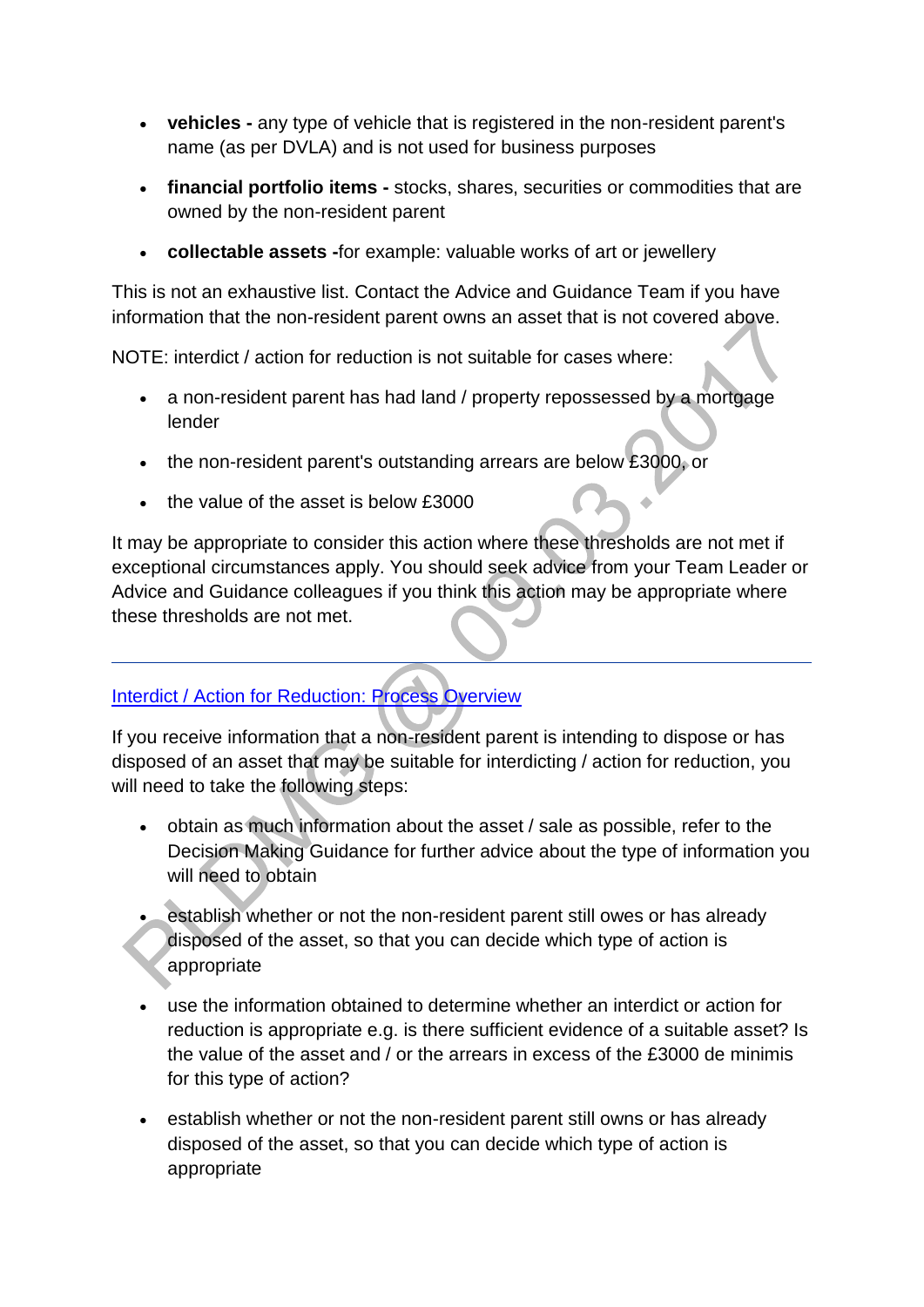- complete the appropriate application form and submit it to the Judicial Review Team for checking
- if the Judicial Review Team decide it is appropriate for the application to proceed, they will submit it by secure e-mail to Agent Solicitors who will make the arrangements for a court hearing
- if the application is for an action for reduction order, the CMG will serve notice of the application to the non-resident parent and the third party purchaser, so that they can make any representations to the court. If the application is an interdict, the non-resident parent will not be informed of the court hearing, in case this prompts them to dispose of the asset beforehand

#### [Interdict / Action for Reduction: Decision Making Guidance](http://np-cmg-sharepoint.link2.gpn.gov.uk/sites/policy-law-and-decision-making-guidance/Pages/Legal%20Enforcement%20-%20Scotland/Order-for-Interdicting--Action-for-Reduction-%28Scotland%29.aspx)

### Asset details

If you receive information / evidence indicating that the non-resident parent owns an asset that may be suitable for either of these actions, you should obtain as many details as possible before deciding whether to proceed. The information needed will depend on the type of asset concerned.

REMEMBER: you should normally only consider this type of action if:

- the estimated value of the asset exceeds £3000, and
- the non-resident parent's arrears exceed £3000

# **Property**

If a parent with care, non-resident parent or third party reports that the non-resident parent is intending to dispose / has disposed of a property, you should check:

- is there a "For Sale" board outside the relevant property
- is the name of the estate agent dealing with the sale known
- is there any information available about how far the sale has progressed, for example is the property under offer or has the non-resident parent said when they are moving
- if the non-resident parent is transferring title to the property, rather than selling it, do they know who the non-resident parent is transferring the title to?
- is there any information available regarding the approximate value of the property
- is there an inhibition in place against the non-resident parent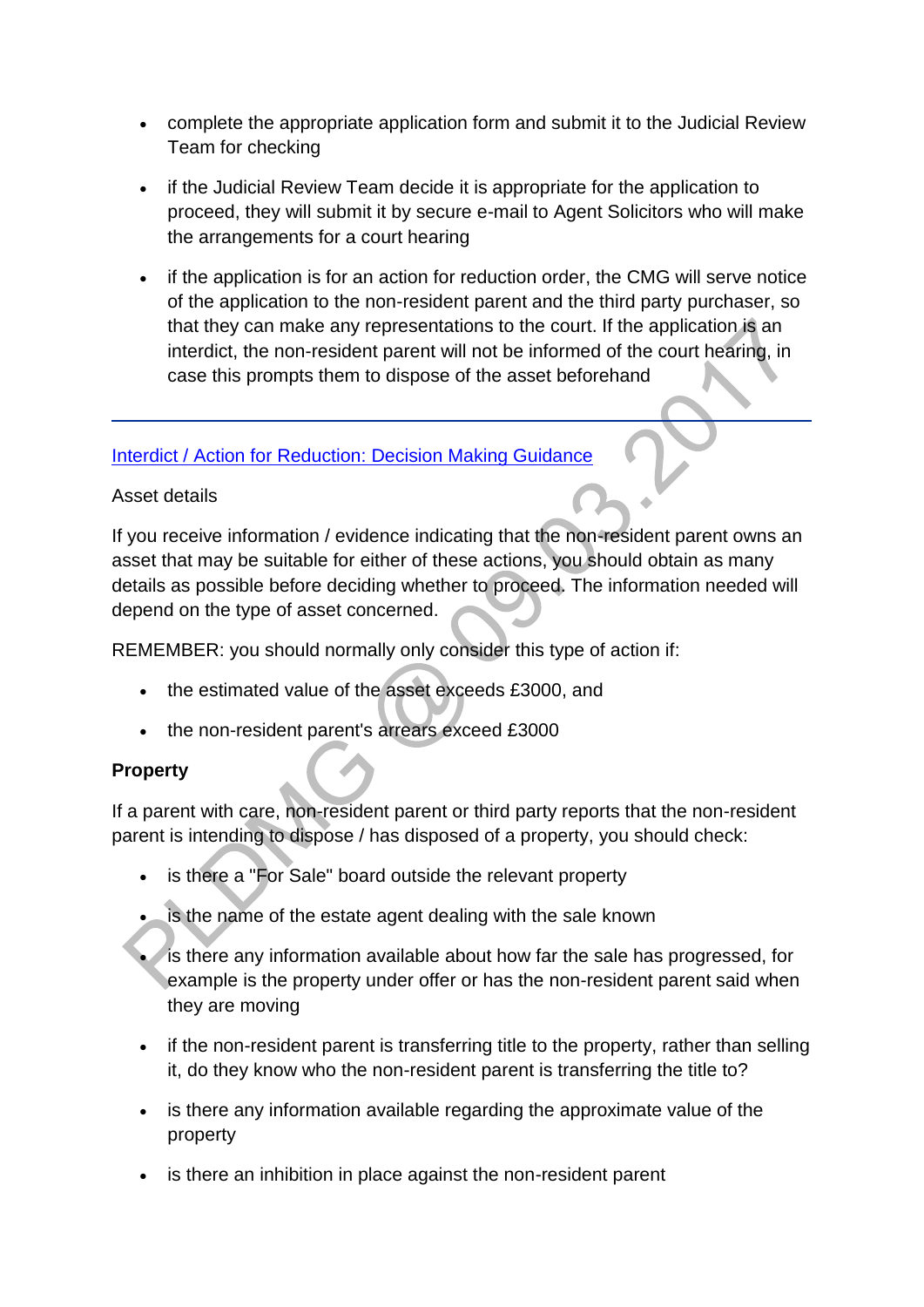## **Capital assets**

If a parent with care, non-resident parent or third party reports that the non-resident parent is intending to dispose / has disposed of capital assets, you should check:

- if the information is being reported by a parent with care / third party, how do they know that this asset is being / has been sold and who the asset has been sold to
- how is the asset being advertised? E.g. is it being advertised on the internet or in the local papers? Obtain names of the paper(s) / website(s) if possible
- where is the asset likely to be sold? E.g. through auction, the internet or newspaper listings
- is there any information available about the approximate value of the asset

### **Vehicles**

If a parent with care, non-resident parent or third party reports that the non-resident parent is intending to dispose / has disposed of a vehicle, you should check:

- is there any information about how the vehicle is being advertised? E.g. is it being advertised locally or on the internet? Obtain the names of the paper(s) / website(s) if possible
- is the non-resident parent the registered owner of the vehicle? Note: a referral will have to be made to the SPOC for this information
- is the vehicle used for business purposes
- is there any information about how far the sale process has progressed, for example has the non-resident parent received an offer
- is there any information about the approximate value of the vehicle
- if the non-resident parent purchased the vehicle using Hire Purchase, as this would be relevant to what action would be possible once the interdict / reduction is granted

# **Financial portfolio items**

If a parent with care, non-resident parent or third party reports that a non-resident parent is intending to dispose / has disposed of financial portfolio items, you should check:

• is there any information about the type of items owned and how the nonresident parent intends to / has disposed of them (details of this type many be available from Companies House, CWOL or asset checker)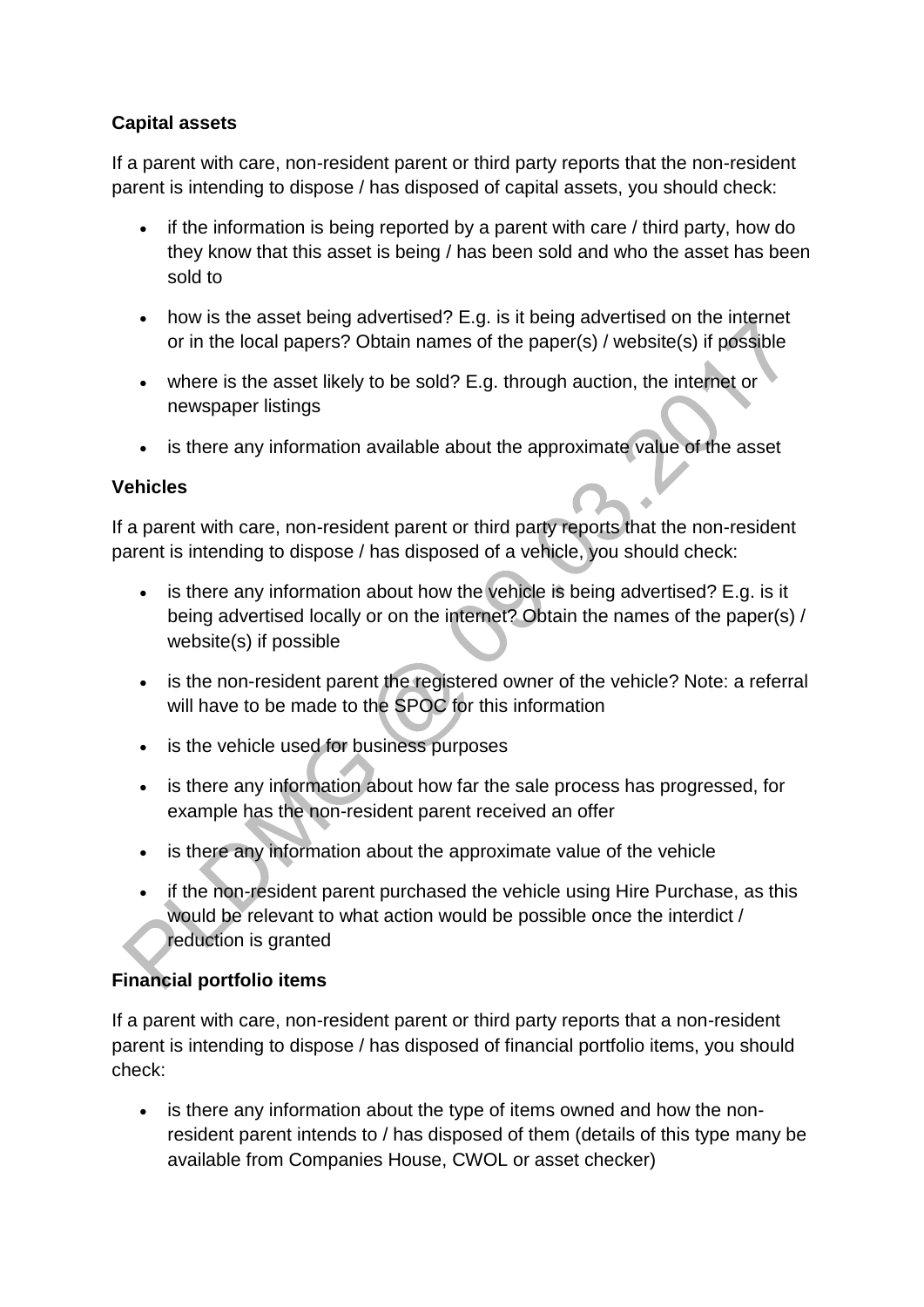- is there any information about who is the non-resident parent's accountant
- is there any information about the approximate value of the asset

#### **Collectable items**

If a parent with care, non-resident parent or third party reports that the non-resident parent is intending to dispose / has disposed of collectable items, you should check:

- is there any information about the how the item is being sold? For example: is it being advertised locally or on the internet? Obtain names of paper(s) / website(s) if possible
- is there any information about how far the sale has progressed? For example: has the non-resident parent received an offer
- $\bullet$  is there any information available about the approximate value of the item(s)

When you have obtained as much information as possible, you will need to decide whether it is appropriate to continue with the application. You must ensure that you consider the welfare of any child/ren that might be affected by your decision and record the reasons for your decision in full. Refer to the guidance on discretionary decision making for further advice about making and recording these types of decisions.

Interdict / action for reduction is appropriate

If you decide it is appropriate to proceed, you will need to complete the relevant application. Which application you need will depend on whether the non-resident parent still owns the asset or has already disposed of it.

Non-resident parent still owns the asset: interdict

If the non-resident parent still owns the asset, you should complete the application for an interdict.

# **Order for interdicting: application form**

The application form must include all facts and evidence needed to support the application, including;

- hard copies of all evidence gathered to support the application, ensuring any photocopies are certified true copies
- what the next enforcement action will be if the order for interdicting is agreed
- recording the outcome of your welfare of child consideration
- the account breakdown and a copy of the latest arrears notice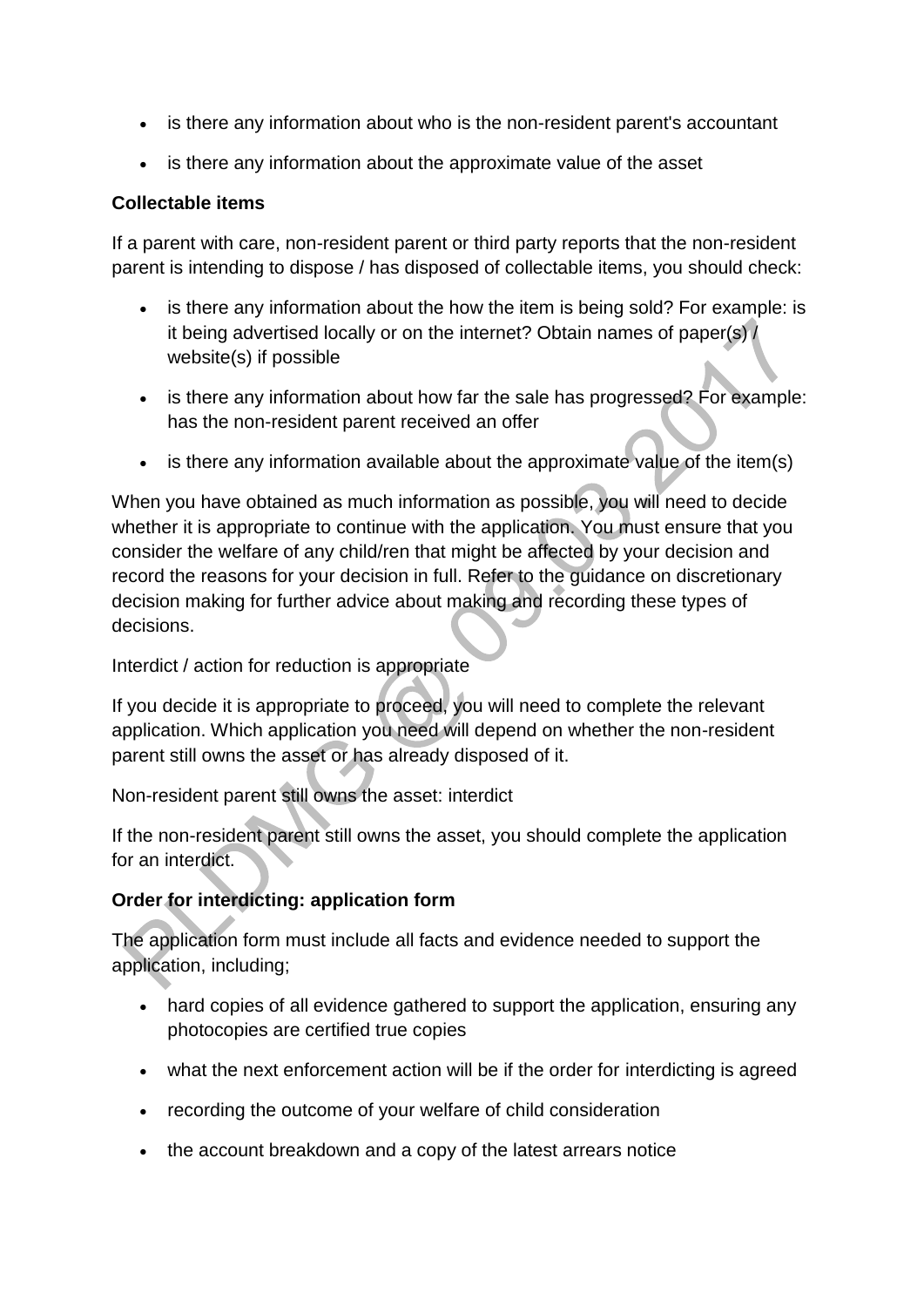asking the Court of Session or sheriff court to freeze the asset to prevent the non-resident parent from disposing of it for a period of time that will allow the next enforcement action to be completed (see below)

You should also state the CMG wants to apply for any costs incurred in obtaining the order.

When you are completing interdict application, you will need to say how long you want the order to last. This should be enough time to ensure we can complete whatever will be the next enforcement action. The list below indicates which is likely to be the most appropriate enforcement action, and the time that you should request as required to complete it.

| <b>Type of Action</b>            | <b>When Appropriate</b>                                                   | Order<br><b>Duration</b> |
|----------------------------------|---------------------------------------------------------------------------|--------------------------|
| Liability order                  | If no liability order has been<br>obtained yet                            | 20 weeks                 |
| <b>Inhibition</b>                | If there are heritable assets (for<br>example land / property)            | 7 weeks                  |
| <b>Arrestment</b>                | Any assets which are held by a<br>third party including boats or<br>ships | 6 weeks                  |
| <b>Attachment</b>                | Moveable assets that are not<br>kept in a dwelling for example            | 11 weeks                 |
| <b>Exceptional</b><br>attachment | Any asset which may be held in<br>a domicile                              | 12 weeks                 |

Non-resident parent has disposed of asset: action for reduction

NOTE: action for reduction will not be appropriate if the non-resident parent disposed of the relevant asset:

- before 6 April 2010, or
- more than 3 years before the date when you are considering this action

Otherwise, if the non-resident parent has already disposed of the asset, you should complete the application for action of reduction.

#### **Action for reduction: application form**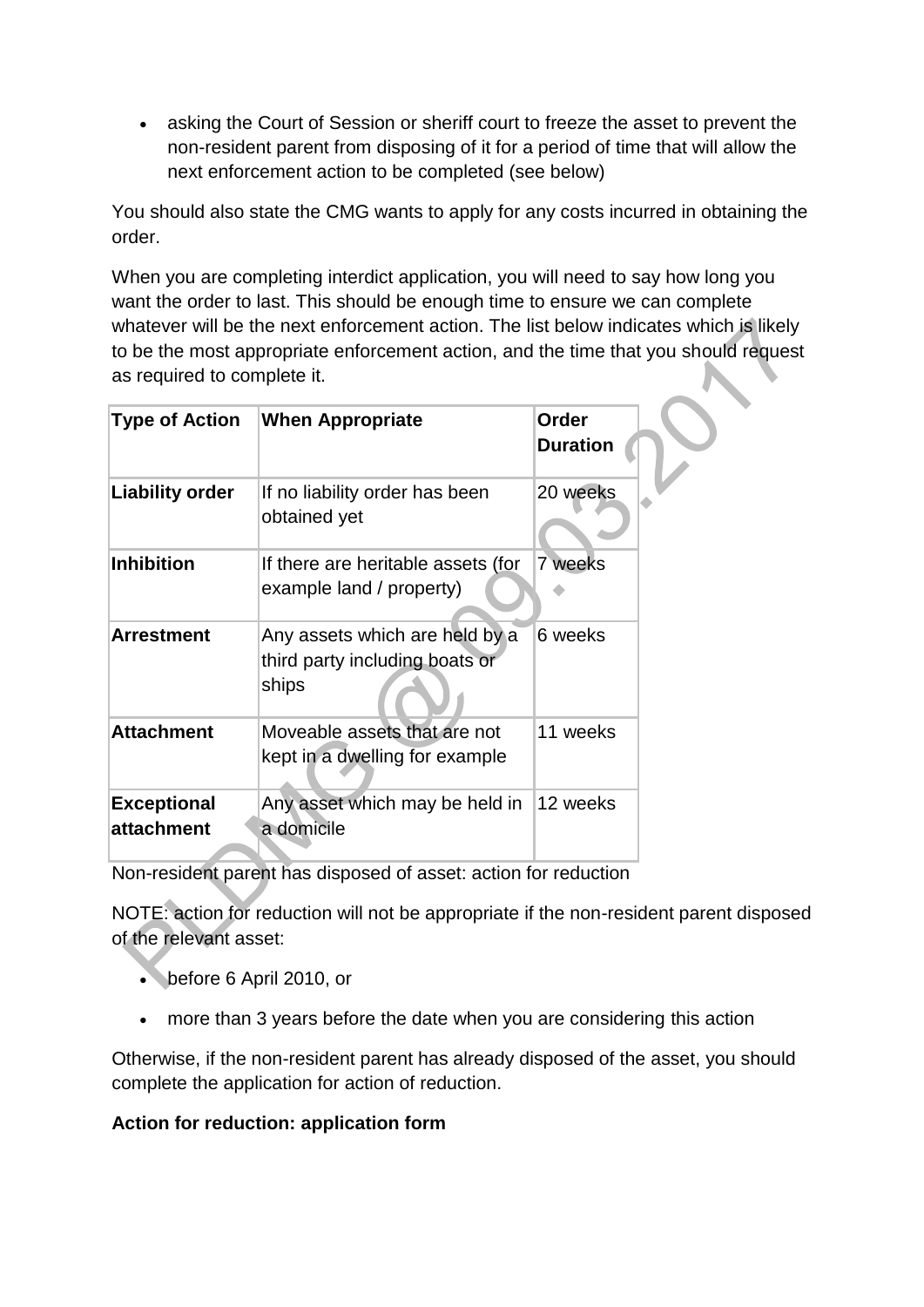The application form must include all facts and evidence needed to support the application, including:

- a list of all evidence gathered to support application
- where the application is in respect of a property, a request to the sheriff / judge to direct the third party to complete the relevant Registers of Scotland form to return ownership to the non-resident parent within four weeks of the order being served
- what the next enforcement action will be if the action for reduction is agreed
- recording the outcome of your welfare of child consideration
- the account breakdown and a copy of the latest arrears notice
- asking the sheriff court / Court of Session to freeze the asset to prevent the non-resident parent from disposing of it for a period of time that will allow the next enforcement action to be completed (see below)

You should also state the CMG wants to apply for any costs incurred in obtaining the order.

When you are completing an action for reduction application, you will need to say how long you want the order to last. This should be enough time to ensure we can complete whatever will be the next enforcement action. the list below indicates which is likely to be the most appropriate enforcement action, and the time that you should request as required to complete it.

| Type of action         | <b>When appropriate</b>                                                   | Order<br><b>Duration</b> |
|------------------------|---------------------------------------------------------------------------|--------------------------|
| <b>Liability order</b> | If no liability order has been<br>obtained yet                            | 20 weeks                 |
| <b>Inhibition</b>      | If there are heritable assets (e.g. 7 weeks<br>land / property)           |                          |
| <b>Arrestment</b>      | Any assets which are held by a<br>third party including boats or<br>ships | 6 weeks                  |
| <b>Attachment</b>      | Moveable assets that are not<br>kept in a dwelling e.g. vehicles          | 11 weeks                 |
| <b>Exceptional</b>     | Any assets which may be held                                              | 12 weeks                 |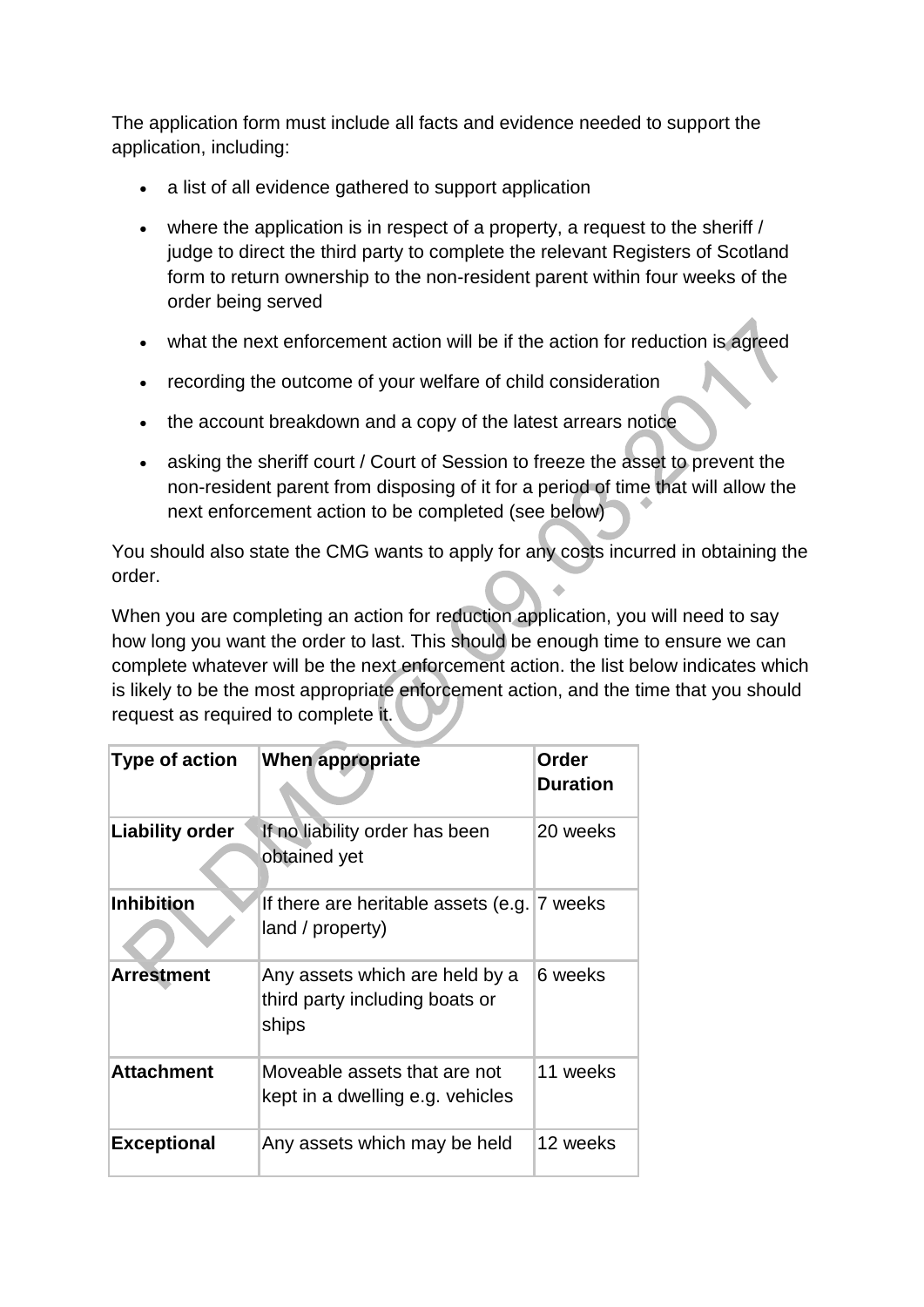| in a domicile<br>attachment |
|-----------------------------|
|-----------------------------|

Application completed: next steps

The application will be sent to the CMGs' solicitors, who will make arrangements for the court hearing and legal representation.

- for an interdict: solicitors will request the earliest available hearing date
- for action for reduction: solicitors will seek to arrange the hearing for the first available date

#### Hearing outcomes

The judge or sheriff will grant an interim interdict when the defendant does not attend the hearing and when the defendant has the opportunity to attend the full hearing the order of interdict will be granted (if appropriate).

At the review hearing, the sheriff / judge will make the decision to either: grant the order; continue the hearing or reject the application.

NOTE: if an interdict is granted and the hearing was without notice to the nonresident parent, then a review hearing date will be set.

Where the court grants the order, they may make consequential provision or direction as they consider fit. This may include a provision to make payment e.g. a payment order.

If the interdict is granted, you will need to decide the next appropriate enforcement action UNLESS the court has made a direction about what this should be in its decision. In these circumstances, you should take the action that the court has directed. Otherwise, you should take the most appropriate action for the asset / circumstances of the case.

REMEMBER: in action for reduction cases, you will need to ensure that ownership of the asset has been transferred in accordance with the court order before you can complete further enforcement action.

Where the ownership of the asset has not been transferred back to the non-resident parent in accordance with the court order you will need to liaise with a senior manager and solicitors over the next steps for the case to be returned to court.

Order disputes: appeals / variations

The non-resident parent, third party purchaser and the CMG have the right to:

appeal, or